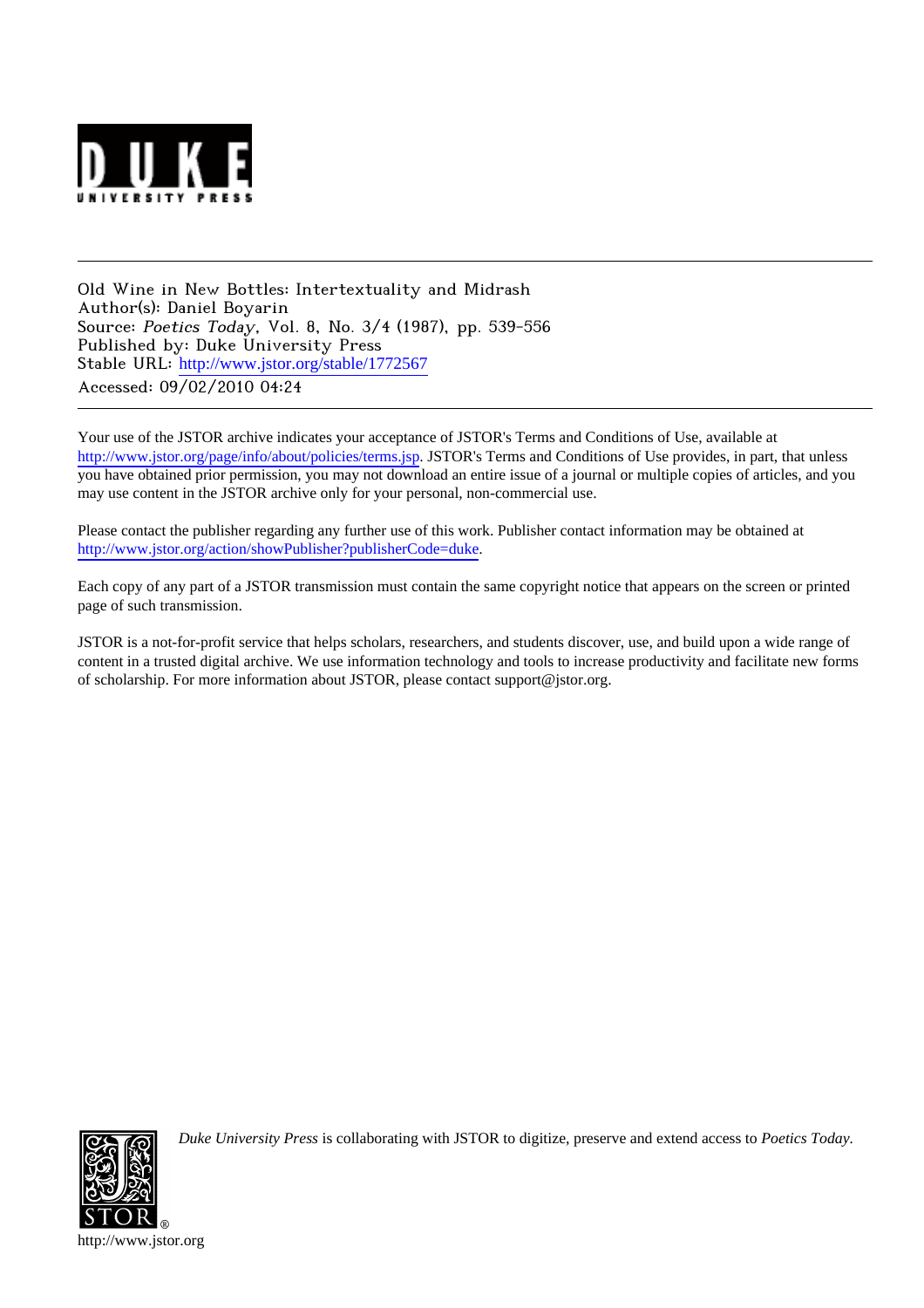## **OLD WINE IN NEW BOTTLES Intertextuality and Midrash**

**DANIEL BOYARIN Talmud, Bar-Ran** 

**The Soviet Structuralists call these phenomena "poetic quotations." They are much more important in Mandel'stam's work than it might seem from these few passing remarks for they function as tools for building the cultural paradigm, for superimposing the past upon the present, thus reversing the flow of time. The poet himself conceived of poetry as a tool by means of which the past can re-enter the present. "Poetry is the plough tearing open and turning over time so that the deep layers of it, its rich black undersoil, ends up on the surface. There are periods when mankind, dissatisfied with its today and yearning for the deep layers of time, crave, like a ploughman, for the virgin soil of time."1** 

**Such a time was the time in which midrash was created.** 

**1** 

**In recent theoretical writing, the concept of intertextuality plays a significant role. Julia Kristeva's insight (inspired by**  Bakhtin) that, "every text builds itself as a mosaic of quota**tions, every text is absorption and transformation of another text" (1979:146) has inspired both an enrichment of "practical criticism" and descriptive poetics. In this paper, I would like to study the workings of intertextuality in a specific non-Western literary tradition, the midrash. Midrash is the way the Sages of the Talmudic Period (the first five centuries of the Christian Era) read the Bible, as well as the written evidence for that way of reading.2 Much of midrash presents itself in** 

**2. This definition allows us to mark out a clearly defined object of study with a minimum of pre-characterization.** 

**Potics Today, Vol. 8:34 (1987) 539-556** 

**<sup>1.</sup> Steiner (344) [emphasis mine]. The quotation is from Mandel'stam's "Slovo i**  kul'tura," Sobranie socinenij v dvux tomax, vol. 2 (New York, 1966), p. 266. This article has **been written with the aid of a grant from the American Philosophical Society. I would like to thank the following who have read earlier versions of this text and contributed to its present form: Ken Frieden, Geoffrey Hartman, Jill Robbins and Shira Wolosky. Galit Hasan-Rokem, Wolfgang Iser, Yael Renan and the editor of this journal read a recent version and also made valuable observations It goes without saying (but I say anyway) that only I am responsible for the opinions, particularly the erroneous ones, expressed here.**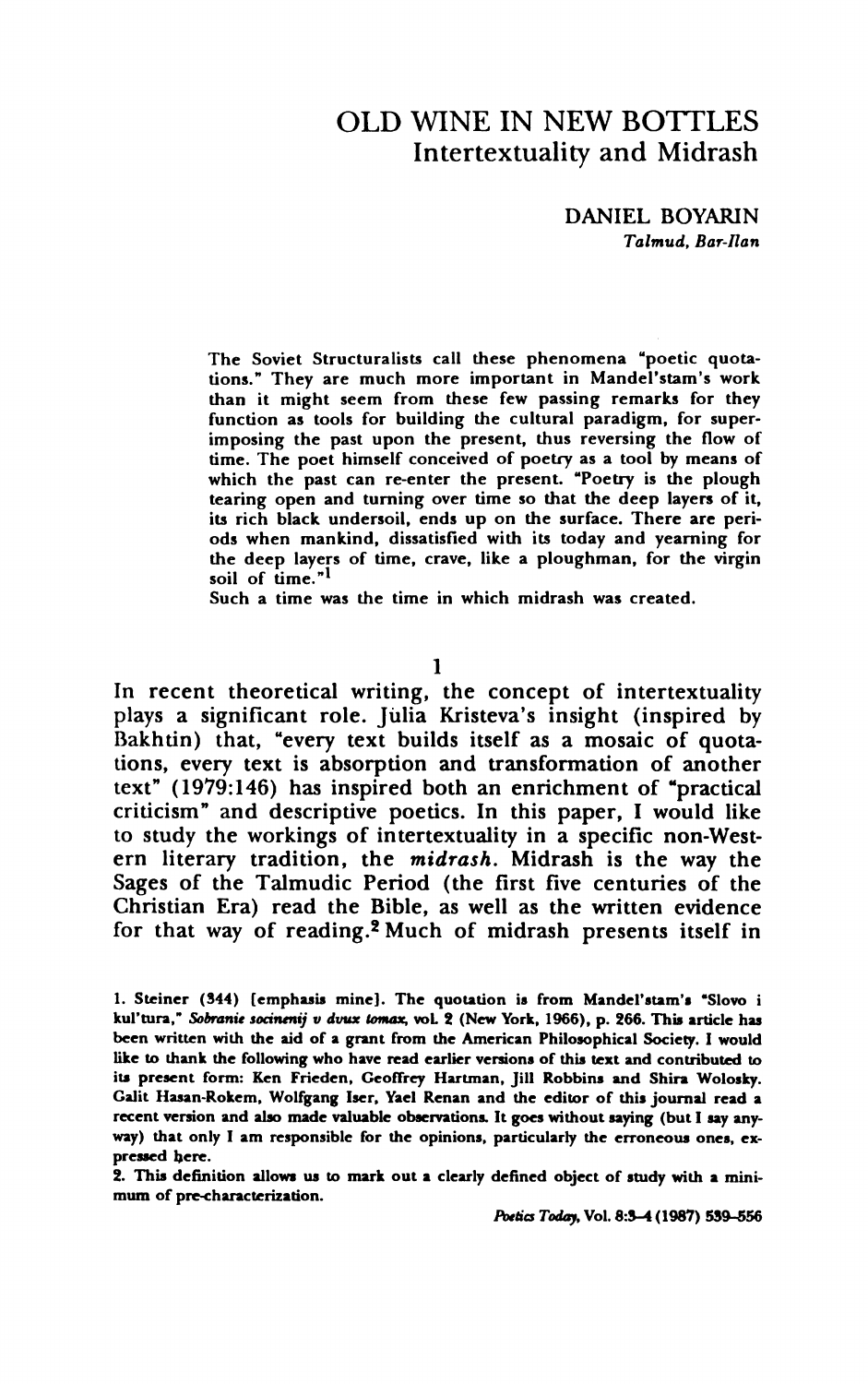**the form of a paraphrase of the Biblical text in which verses and parts of verses from many places in the canon are combined into a new discourse. It is accordingly openly and radically intertextual (by Kristeva's definition) in its very foundations, inasmuch as it lays bare (almost precisely in the formalist sense) the mosaic-structure of quotations from which the text (all texts) is built.3** 

**The specific question I would like to address here has to do with the cultural function of texts which build themselves openly out of more or less transformed tesserae4 of known ear**lier texts.<sup>5</sup> In this, midrash is paralleled by a well-studied lit**erary movement, the Russian Acmeist poets. Accordingly, some theoretical writings on Acmeist poetics may be of heuristic significance for our inquiry. Elaine Rusinko, who described both the Acmeist poetics of intertextuality as well as the descriptive poetics of its major critics, has compared Russian and French accounts of intertextuality. The Russian versions emphasize the preserving functions of the quoting text:** 

**3. Implied here is a solution to a general source of confusion about the notion of intertextuality. It has been claimed that what distinguishes "intertextuality" from the traditional study of "sources and influences" is the anonymity and generality of the former as 'discursive space," as opposed to the specificity and identifiability of the latter. Jonathan Culler (106) has raised this question. If this is true, then, as Culler claims, it becomes quite impossible, by definition, to study the intertexts of a specific text. The solution may be assayed by distinguishing differently between "sources and influences," which are a diachronic concept and 'intertexts," which are a synchronic concept and therefore may constitute a specific discursive space which makes a specific text intelligible. Now we may assume that, while the intertexts of a given text will often be unremembered consciously ("anonymous discursive practices, codes whose origins are lost"), there is no reason why there should not be other intertexts whose origins are not lost and discursive practices which "make possible the signifying practices of later texts' but are not anonymous. Accordingly, we can then proceed to study allusions and even quotations in literature as a synchronic semantic phenomenon, intertextuality, without thereby confusing it with the diachronic study of sources and influences. This is a different sort of distinction than the one usually made between allusion which is intentional and intertextuality which is not, cf. James Chandler (464-465). In my matrix, allusion and quotation, as well as the lost codes and anonymous discursive practices, are all species of one genus, as opposed to sources and influences. For a similar perspective see Ben-Porat (170) and passim.** 

**4. This term is a particularly apt one for the fragments of earlier text out of which new ones are built, for it means in Latin (ex Greek) both a piece of stone used for making a mosaic as well as a small tablet with a password, establishing the right of a person to enter the Camp. Bloom uses the term in a somewhat different sense in his Map of Misradmg(1975:98 ff.).** 

**5. Compare the following statement of Morawski: 'Quotation, therefore, lays bare the**  fundamental dilemma of every age-choosing between innovation and the duplication **of canonized exemplars-and the way in which the past is consciously or unconsciously filtered\* (691-692). The reason for using the concept of "intertextuality" and not just quotation is precisely that the former includes 'the way in which the past is unconsciously filtered," as part of the same structure as quotation and allusion.**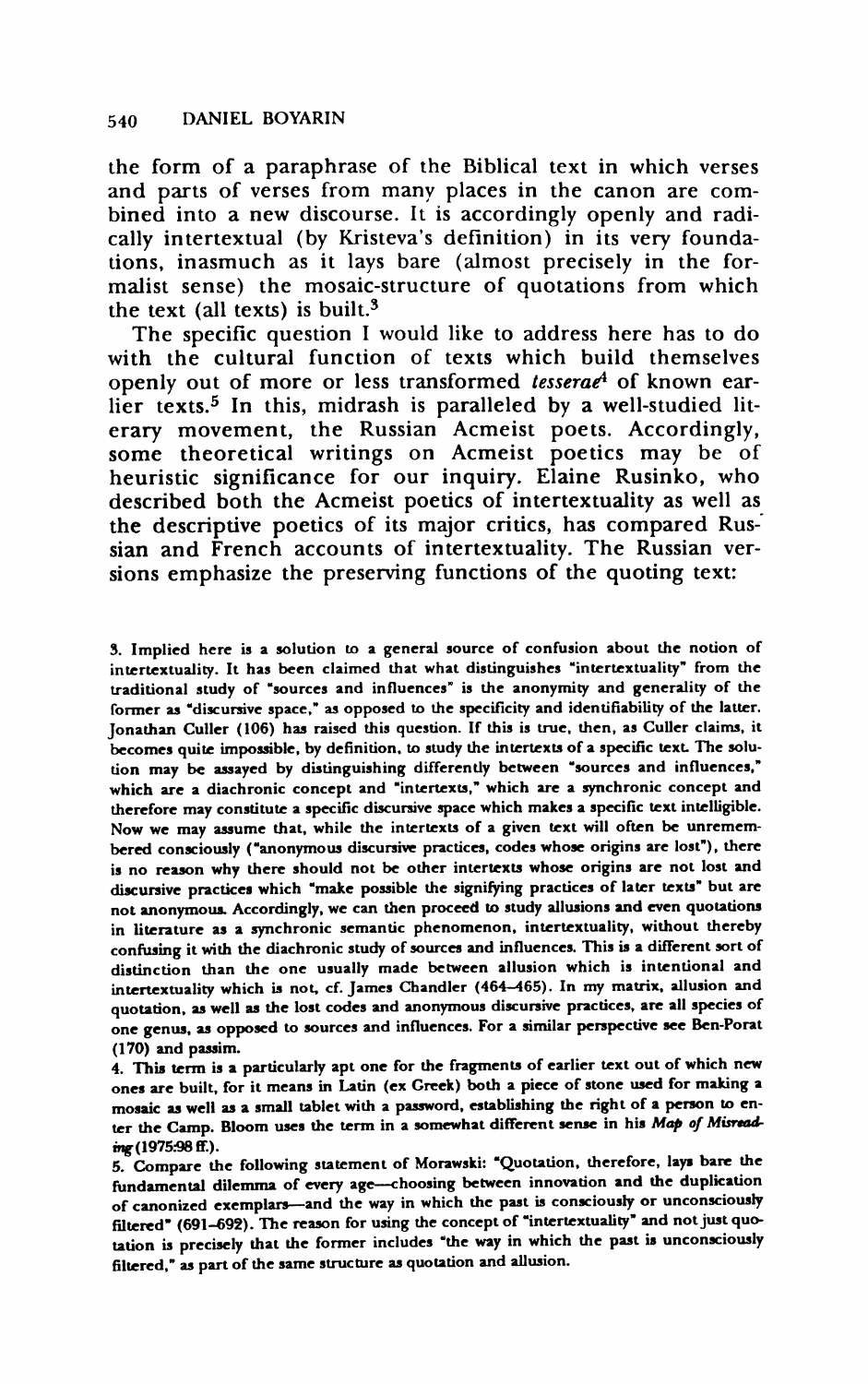The [Russian, D.B.] Structuralists<sup>6</sup> see Acmeism as a paradigm-creating **force in a period of general dislocation of cultural models.... The poet's task in history, according to Mandel'stam, is "to Europeanize and humanize the twentieth century" that is, to preserve and perpetuate the values of humanistic culture ... (225).7** 

**In contrast, French theoreticians see intertextuality as a decentralizing and destabilizing force:** 

**Intertextuality functions both as a mechanism for challenging and subverting the literary ideologies that dominate the writing, reading, and criticism of most contemporary fiction and as the means of producing a text written and structured according to new theoretical concepts. The introduction into La Bataille of other texts serves the ultimate purpose of calling into question the privileged status of literature by implicitly integrating all texts into a literary system that defines itself as being in constant motion and, therefore, potentially capable of an infinite reinvention of meaning.... By fragmenting and assimilating as generative elements texts that have the status of classics, La Bataille removes them from the privileged position in which these texts as immobilized totalities are usually placed (Grosselin 1978:23).** 

**Rusinko argues that the only conflict here is one of emphasis:** 

**Though these "disruptive" factors are implicitly present also in the Russian conception of the method, they are subordinated to the positive, generative, and reconstructive features of subtext as preserver and renewer of culture and humanistic values (232).** 

Our study of midrash<sup>8</sup> will bear out this perspective that ex**plicit intertextuality can carry with it both "disruptive" and "reconstructive" features and I will argue that, with reference to midrash at least, this double movement of disruption and**  regeneration is precisely its raison d'être.<br>It is not sufficient, however, to compare midrash to poetry;

it must also be studied as a species of hermeneutic discourse. **Here also, the function of quotations has been analyzed by**  for the study of midrash is that of Stefan Morawski. In his tax**onomy of functions of quotation in modern texts, he has described** 

**a particularly fascinating phenomenon which deserves separate analy**that they make for a reinterpretation, for instance, of the philosophical

**7. Cf. also Peter Steiner, and see below.** 

**<sup>6.</sup> Prof. Itamar Even-Zohar informs me of the crucial work of Taranovsky and his students at Harvard.** 

**<sup>8.</sup> Although I have been writing of 'midrash' as if it were a unitary phenomenon, it is, in fact, quite variegated. Midrashic texts were produced over a period of more than a thousand years, and therefore, show different rhetorical and hermeneutic styles. In my work, I am studying the earliest layer of rabbinic midrash we have, the tannaite texts of the first centuries of the Common Era and particularly the commentary on Exodus from this period, known as the Mekhilta.**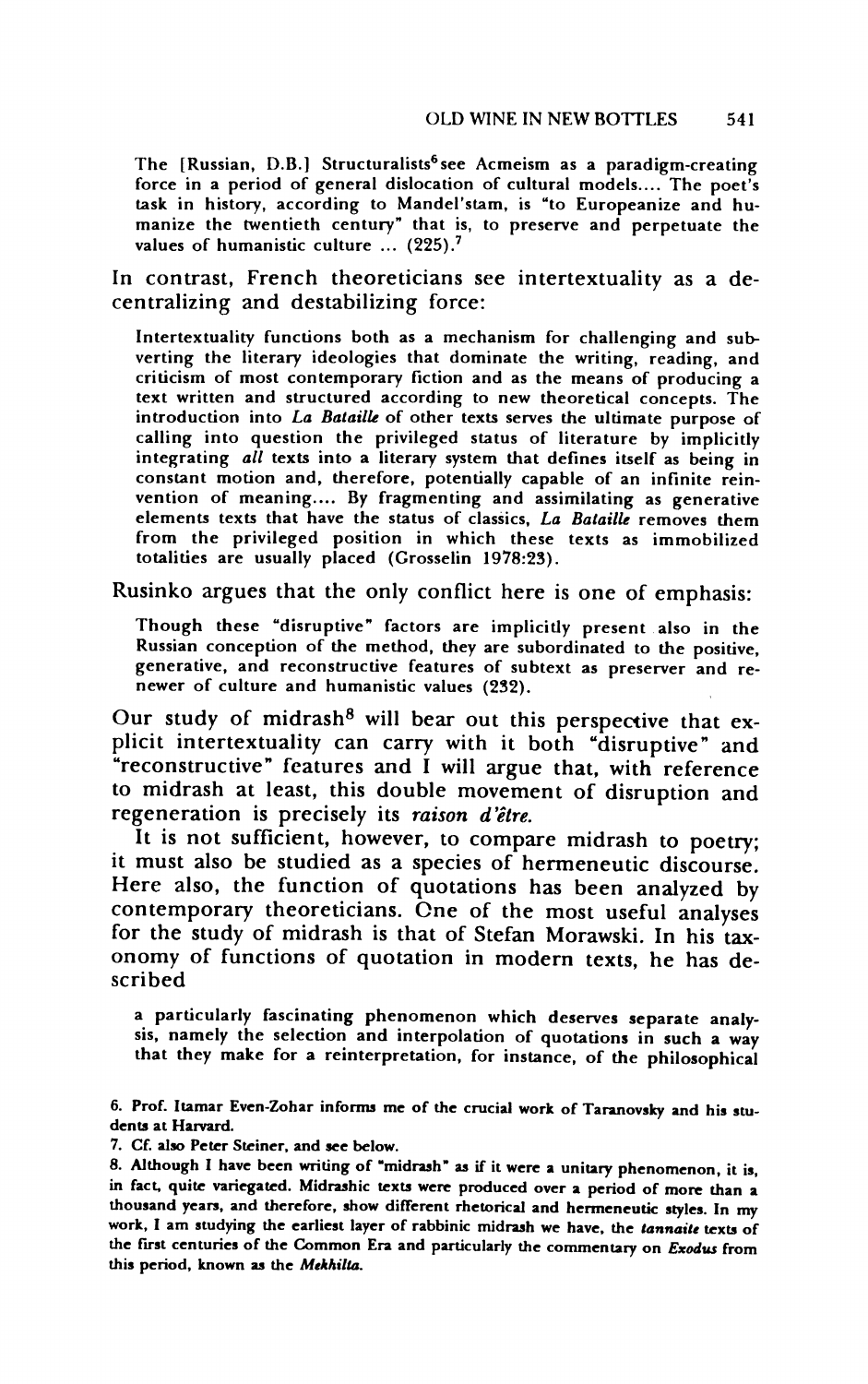**tradition on to which the investigator has fastened.... This phenomenon can be explained in terms of the hermeneutic interpretation of the classical texts of each school of thought. Every period of history approaches its heritage anew. By rearranging and regrading the basic elements of this legacy, it also gives it a slightly altered meaning. In such a restructuralization of a particular philosophical theory, the quotation plays a double role: it both continues and breaches the tradition, that is, uncovers angles of inquiry which were unknown or forgotten. Hermeneutics is a corroboration and fulfillment of the vitality of the theory involved; hence quotation operates in this context equivocally. At one level it encapsulates accepted philosophical propositions, but, above all, it performs in a new whole designed to modify this acceptance (694).** 

**The thesis of this paper is that studying midrash on the background of these theoretical analyses of the functions of intertextuality and quotation in modern texts will provide a fruitful avenue for overcoming the strangeness of midrash without violating and reducing that very otherness.9 Midrash, it will be claimed, provides a particularly special and interesting case of the intersection between the intertextuality of the poetic text and the quotations of the critical text.** 

**2** 

**One of the most characteristic features of midrash is the way in which, as a rezding practice, it violates the context' of the texts being interpreted and cited. This is often cited as evi**dence for either the naiveté or hermeneutic bad faith of the **rabbis; however, it is precisely the question of the power of context to determ:ne meaning that is at issue in contemporary theory. This power necessarily implies the continued presence of the author or, at any rate, the author's intention, in his text, which is exactly what is denied by contemporary philosophies of meaning such as Derrida's:10** 

**By the same token, a written sign carries with it a force of breaking with its context, that is the set of presences which organize the moment** 

**<sup>9.</sup> The full quotation I am paraphrasing here is from Bakhtin: "In the human sciences, accuracy consists in overcoming the other's strangeness without assimilating it wholly to oneself (all sorts of substitutions, modernizations, non-recognition of the stranger, etc.)" (Todorov:24).** 

**<sup>10.</sup> Note that this denial goes much further than the denial of the "intentional fallacy,"**  which privileges context, "the organic work" as a feature of the text determining mean**ing, while the grammatological perception explodes the borders of the work as being also implicated in the same fallacy. Moreover, when I said here, "such as Derrida's," this was meant very seriously. There is a growing recognition that many of his ideas are paralleled by the thinking of American analytic philosophers. Samuel Wheeler III of the University of Connecticut is doing some impressive work in this area. It seems to me, therefore, that those proponents of a philological interpretation which searches for certainty as to original meaning, intended by the author seem increasingly naive, while midrash looks more and more sophisticated as a hermeneutic model.**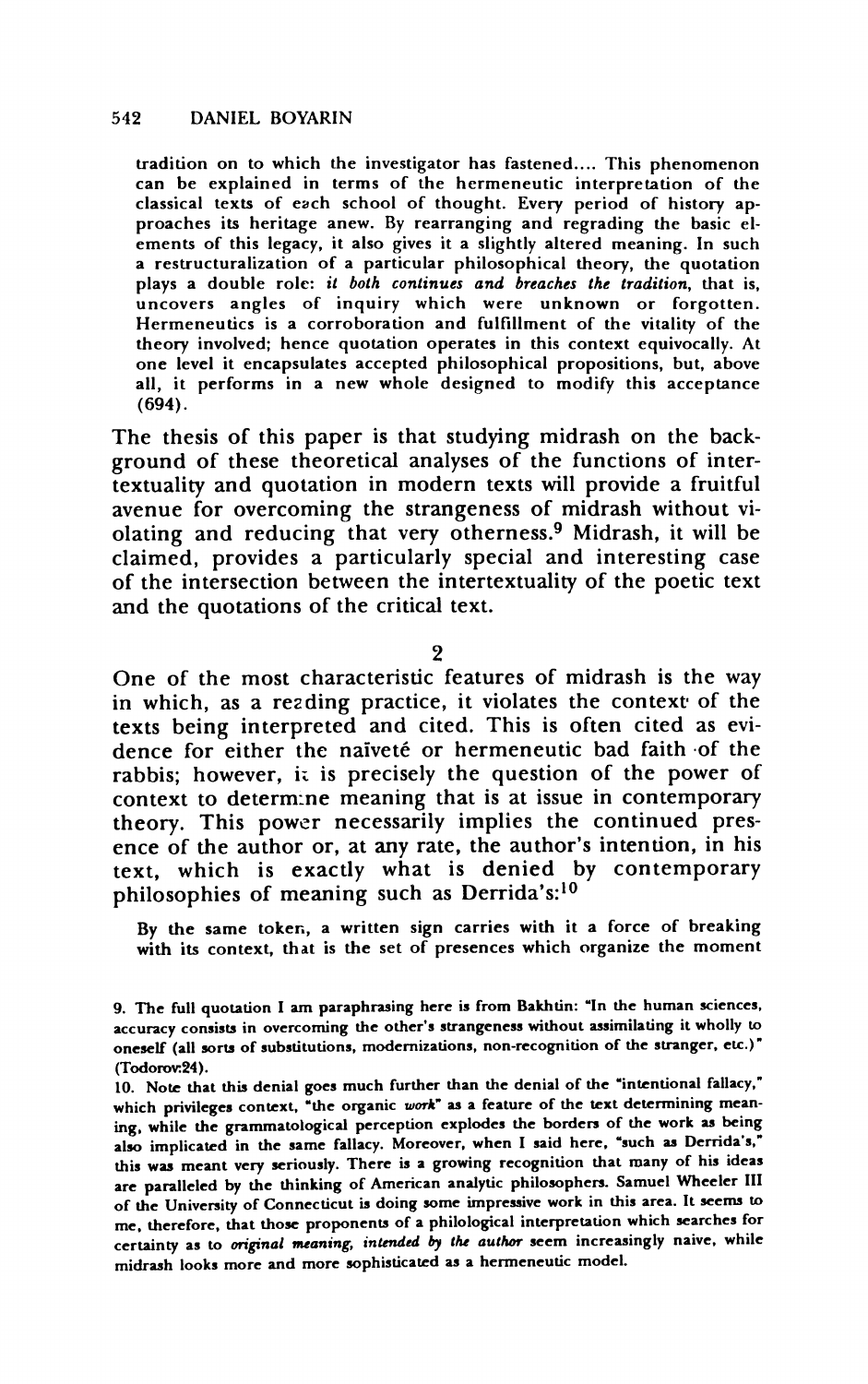**of its inscription. This force of breaking is not an accidental predicate, but the very structure of the written. If the issue is one of the so-called "real" context, what I have just proposed is too obvious. Are part of this alleged real context a certain "present" of inscription, the presences of the scriptor in what he has written, the entire environment and horizon of his experience, and above all the intention, the meaning which at a given moment would animate his inscription? By all rights, it belongs to the sign to be legible, even if the moment of its production is irremediably lost, and even if I do now know what its alleged authorscriptor meant consciously and intentionally at the moment he wrote it, that is abandoned to its essential drifting. Turning now to the semiotic and internal context, there is no less a force of breaking by virtue of its essential iterability; one can always lift a written syntagma from the interlocking chain in which it is caught or given without making it lose every possibility of functioning, if not every possibility of "communicating" precisely. Eventually, one may recognize other such possibilities in it by inscribing or grafting it into other chains. No context can enclose it. Nor can any code, the code being here both the possibility and impossibility of writing, of its essential iterability (repetition/alterity) (Derrida 1982:317).1I** 

**As we will see presently, midrashic reading is precisely "lifting the written syntagma from the interlocking chain in which it is caught" and "recognizing other such possibilities [of 'communicating'] in it by inscribing or grafting it into other chains," in short, recontexting. There is, however, a fundamental distinction between midrash and deconstruction: for the rabbis, this reading practice is a recuperation of presence, albeit not in the sense of access (mediated or not) to the originary vocal moment of the text but rather by recreating a new moment of "Oral Torah," which is, at the same time, always a new and present text as well as a reading of the Written Torah.12 In literary terms, there is a tension between the meaning of the quoted text in its "original" context and in its present context.13 What is so striking (and strange) about midrash is its claim that the new context is implied by the old one, that the new meanings (Oral Torah) revealed by recontexting of pieces of the authoritative text, are a legitimate interpretation of the Written Torah itself and indeed given with the very revelation thereof.14** 

**11. Cf. also Vincent B. Leitch (123-157).** 

**12. It is interesting to compare the following description of Chinese intertextuality: "it is quite true that almost every ancient Chinese text is an intertext, but an intertext significantly different from that understood in deconstructive criticism. While a deconstructive intetexte is a trace without an origin, a Chinese intertext is always a trace leading back to the origin, to the fountainhead of tradition, the great thinkers of Taoism and Confucianism" (Zhang Longxi:397).** 

**13. Hasan-Rokem (55) has described well the semantics of this tension.** 

**14. Without, nevertheless, meaning that one can say anything one wants about the text and that all interpretations are equally legitimate. I only make this point because this seems to be a common misconception about midrash (and, for that matter, deconstruc-**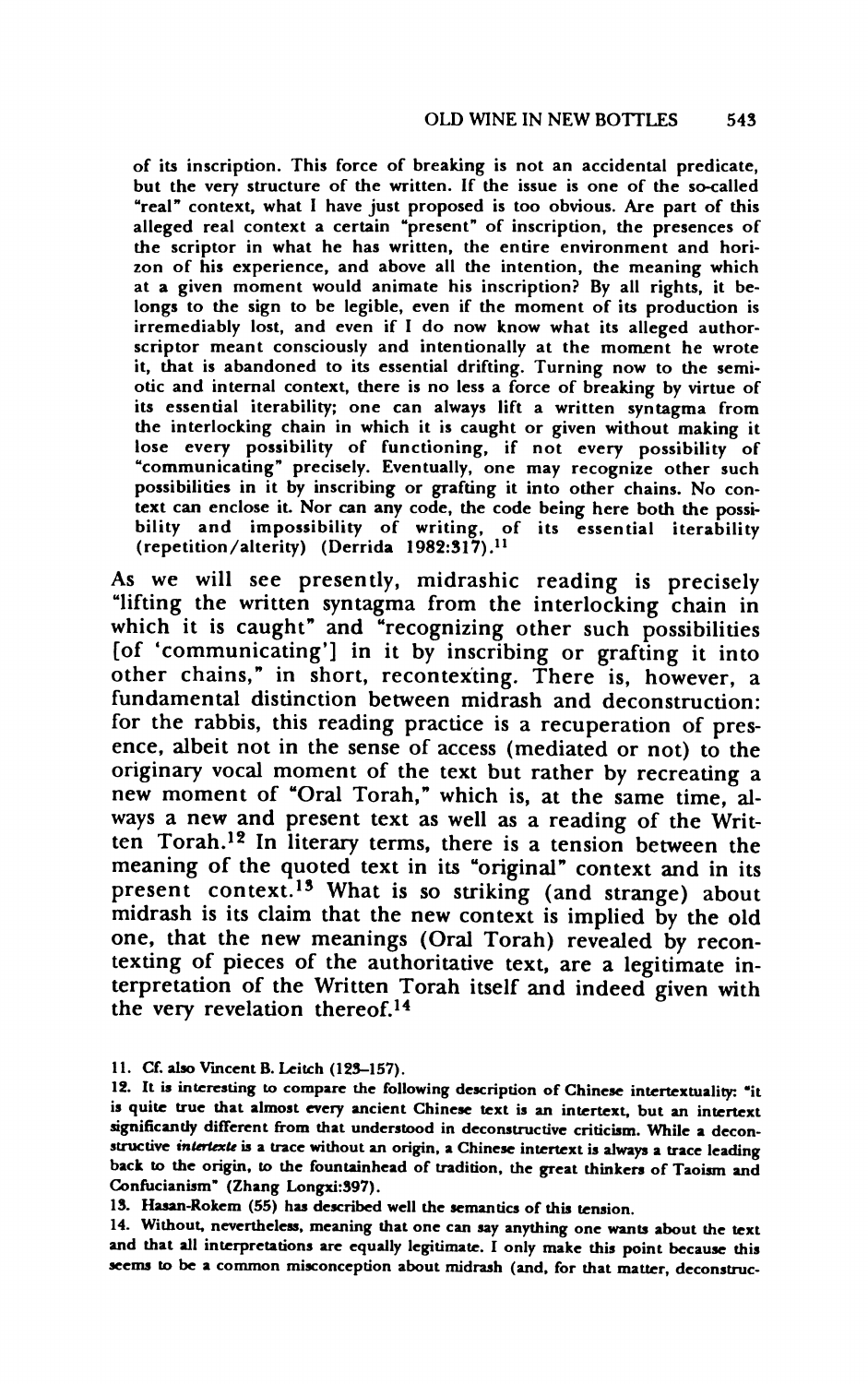**The Talmud preserves a narrative which contains a virtually explicit commentary on midrashic intertextuality:** 

**We have learnt there: If it [a stove] was cut into coils and he put sand between the coils; R. Eliezer calls it pure and the Sages call it impure. This is the stove of Akhnai. What is "Akhnai?" Said Rav Yehuda, said Shmuel, "They encircled it with words like this Akhna [species of snake] and called it impure. A sage teaches: On that day. R. Eliezer used all the refutation in the world, but they did not accept it from him. He said, "If the law is as I say, this carob will prove it." The carob was uprooted from its place one hundred feet. Some say it "four hundred feet." They said to him, "One does not quote a carob as proof." He further said to them, "If the law is as I say, the water pipe will prove it." The water began to flow backwards. They said to him "One does not quote a carob as proof." Again, he said to them, "If the law is as I say, the walls of the House of Study will prove it." The walls of the House of Study leaned over to fall. R. Yehoshua rebuked them, saying to them, "If the Disciples of the Wise are striving with each other for the Law, what have you to do with it?" They did not fall because of the honor of R. Yehoshua, and did not stand straight for the honor of R. Eliezer. He said to them, "If the law is as I say, let it be proven from Heaven." A voice went out and said, "What are you next to R. Eliezer, according to whom the law is in every place?" R. Yehoshua stood on his feet and said, "It is not in heavenll" What is "It is not in heaven?" Said R. Yermiah, "Since the Torah has already been given from Mt. Sinai, we do not pay attention to Heavenly Voices, for You have written already at Mt. Sinai, 'Incline after the majority.'" R. Natan found Eliahu [the prophet Elijah] and asked him "What was The Holy One-Blessed be He doing at that moment?" He said to him, "Laughing and saying, 'My children have defeated Me. My children have defeated Me.'"i5** 

**This story has been studied from the point of view of its manifest content, that is, on the one hand, as a reflection on the nature of interpretation and the role of intention in determining (or not determining) meaning,16 and on the other, as a**  manifestation of rabbinic power struggles.<sup>17</sup> The case of the **purity or impurity of a certain type of earthenware stove is made a synecdoche for the question of the Oral Torah as a whole. What is the Snake-Stove? "Said Rav Yehuda, said Shmuel, They encircled it with words like this snake." For R. Yehoshua, "Oral Torah" means the Torah expounded orally in** 

**tion).** 

<sup>15.</sup> Babylonian Talmud, Tractate Baba Metsia, fol. 59a-b.

**<sup>16.</sup> Y. Heinemann (11); Susan Handelman (40-41). On Handelman's book, see David**  Stern's review, "Moses-cide" and the exchange of essays between them in Prooftexts 5.

**<sup>17.</sup> In a deeper sense, these two aspects of the content are one and we have here an explicit reflection of the nexus between political power and validity in interpretation.' See Daniel Cottom, who takes a position very similar to the one in our Talmudic story. David Stern has treated this narrative from this point of view in a lecture delivered at Yale University's Faculty Midrash Seminar in Spring, 1985. For an excellent general survey of the interpretive tradition regarding this narrative, see Izhak Englard, The 'Oven of**  Akhnai': Various Interpretations of the Aggadah," [Hebrew], Annual of the Institute for Research in Jewish Law 1 (1974), 45-57.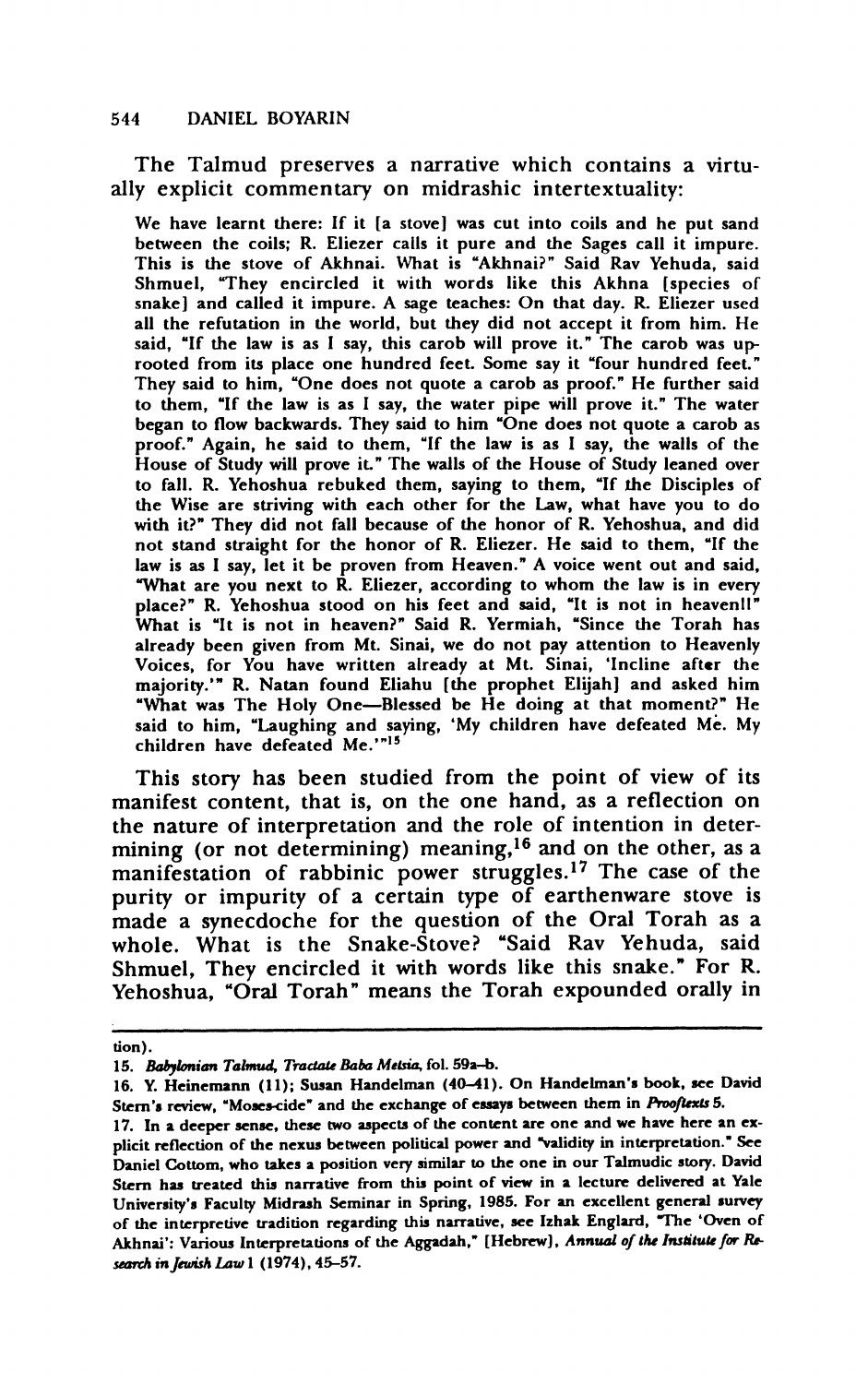**the interactive process of dialectical reading for the Law. Meaning is not in Heaven, not in a voice behind the Text, but in the House of Midrash, in the voices in front of the Text. The Written Torah is the Torah which is written and Oral Torah is the Torah which is read.** 

**What has not yet been shown is the structure of signification of this text itself, not what it talks about but what it says by how it talks. The point which has been missed is that R. Yehoshua's "It is not in heaven" is an out of context citation.18 R. Yehoshua is arguing with God from God's own Text. You have given up Your right as Author and even as Divine Voice to interpret Your Torah when You said, "It is not in heaven." But R. Yehoshua's act is not only constative, describing or making a claim about interpretation, it is also performative, instituting and creating by its doing, the Oral Torah. For "it is not in heaven" is itself not in heaven. R. Yehoshua breaks it out of context and re-cites it in his own.** 

**In the Torah which is written, the verse seems to say only that the fulfillment of the Torah's commands is not beyond the reach of the human being:** 

**For this commandment which I command you today is not too difficult for you or too remote. It is not in heaven, that one should say, Who will arise to the heaven, take it and make it heard that we might do it. And it is not over the sea, that one might say, Who will cross to the other side of the sea and take it for us, and make us hear it, that we might do it. Rather, the word [thing] is very close to you in your mouth and heart, to do it [Deut 30:11-14].** 

**Without fanfare, R. Yehoshua uncovers radical new meaning in this verse, simply by reinscribing it in a new context. "It is not in heaven" does not mean only that the Torah is not beyond human reach but that it is beyond Divine reach, as it were. And God laughing with pleasure admits that R. Yehoshua, the faithful disciple, has indeed discovered a**  He Himself was not aware of it until now. "My children have **defeated Me"; they have striven with Me and won. God laughed and, in that laugh, midrash was born.** 

**However, present within the narrative is a commentary on itself, namely the sentences:** 

**What is "It is not in heaven?" Said R. Yermiah, "Since the Torah has already been given from Mt. Sinai, we do not pay attention to Heavenly** 

<sup>18.</sup> See Handelman, Moses (42), who does not italicize the words "It is not in heaven" **although she does italicize "Incline after a majority," indicating that she missed the**  point that the former is a cited verse as well. She thus implicitly accepts the "tame" late **reading of R. Yermiah (see below] of what R. Yehoshua says and ignores precisely the radical implications of how he says what he says.**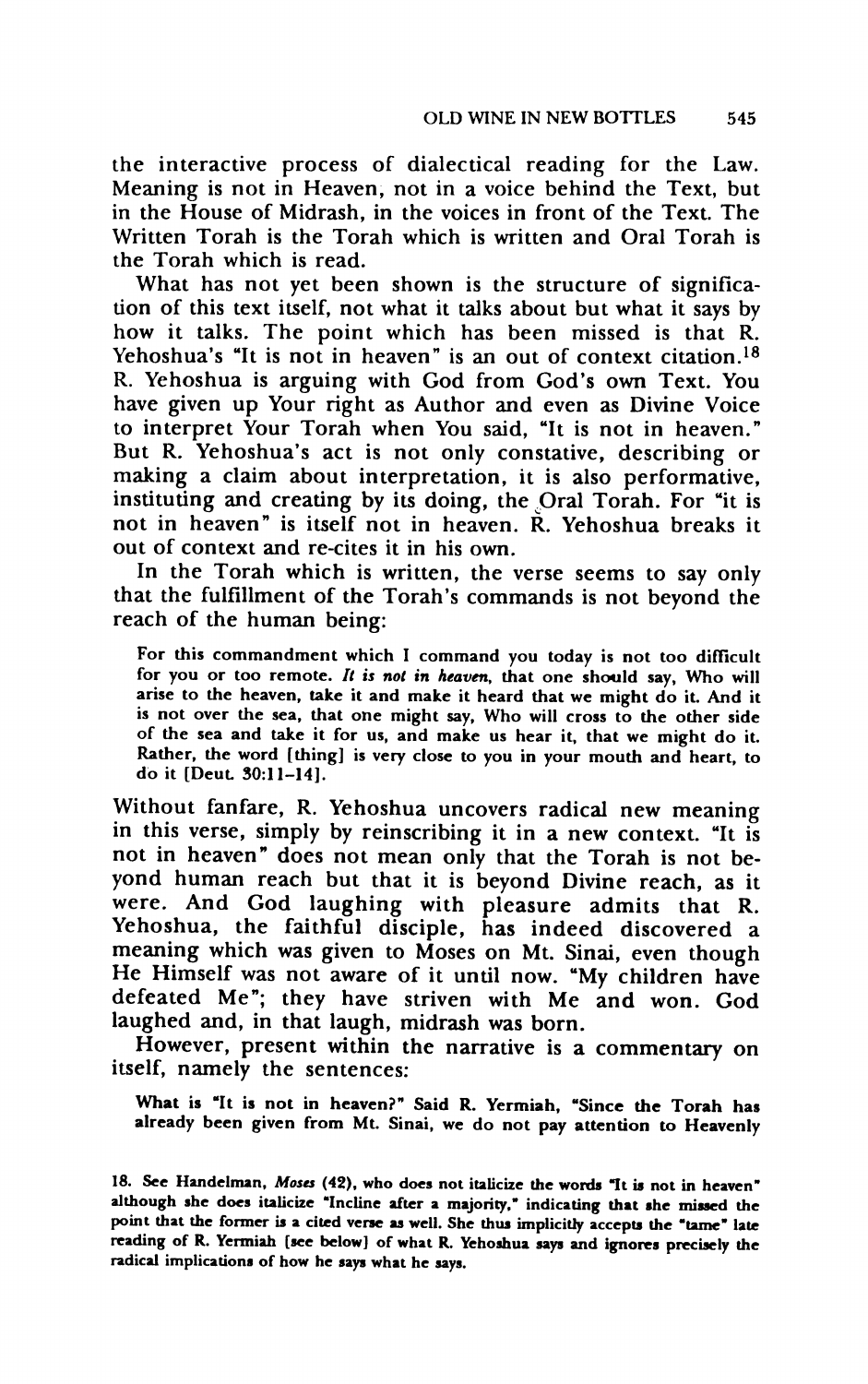**Voices, for You have written already at Mt. Sinai, 'Incline after the majority.'"** 

**What this late19 addition to the text tends to do is to ignore or reduce the radical implications of R. Yehoshua's act by substituting for them another act. The question is asked: what is the meaning of "It is not in heaven," and R. Yermiah answers by supplying another subtext, namely the verse from Exodus 23:2, which says explicitly (i.e., in its own context) that the law is in accordance with the view of a human majority and therefore, a voice from heaven cannot control its interpretation. R. Yermiah's approach is tamer than the "original" meaning of R. Yehoshua's statement, precisely because it does not involve the wresting of the Torah from Heaven in its very utterance, as his does. R. Yermiah talks about the absolute right of the interpreter to interpret; R. Yehoshua demonstrates how radical that right is. Note that the implications of both are the same in terms of the arrogation of the ultimate right to interpret on the part of the bearers of the Oral Law, the Readers, and in this sense, R. Yermiah certainly does not suborn R. Yehoshua's statement. He does, however, reduce it as an act of midrash making and as a performative of the act of midrash making by reinscription of texts in new contexts. Thus the radicality of R. Yehoshua's move, both in his explicit claim and in the act of doing it, figures the disruptive nature of the intertext, which rips its tessera out of the signifying chain in which it is inscribed by its Author. God's assent to this radical act, His laugh of pleasure, establishes its legitimacy and thereby figures the regenerating and preserving function of the intertext.** 

**Every use of a Hebrew word or phrase recalls a network of association with other uses of the same or related or even unrelated words that resonate with it. If I wish to pray, argue with God, interpret, or read, all I have is God's words with which to do so. Midrashic reading is discovery of meaning through the interanimation of recontexted verses. On this point, midrash is different from other texts only in its laying bare of this truth.20 In the evocative words of Bakhtin:** 

**The dialogical orientation is obviously a characteristic phenomenon of all discourse. It is the natural aim of all living discourse. Discourse** 

**<sup>19.</sup> Demonstrably so, since R. Yermiah, its author, lived centuries later than the tannaitic protagonists of the story itself.** 

**<sup>20.</sup> This text of mine is one of a series of explorations I am undertaking of midrashic reading practices and especially the relationship of those practices to the concept of intertextuality. My overall perspective in this work is that midrash is less different from the way we normally read than it is usually presented. However, 'if it's so much the same, why is it so different?" is also a question my work must not ignore. Various parts of the final work will, accordingly, treat the sameness and differences of midrash to and from other hermeneutic models and practices.**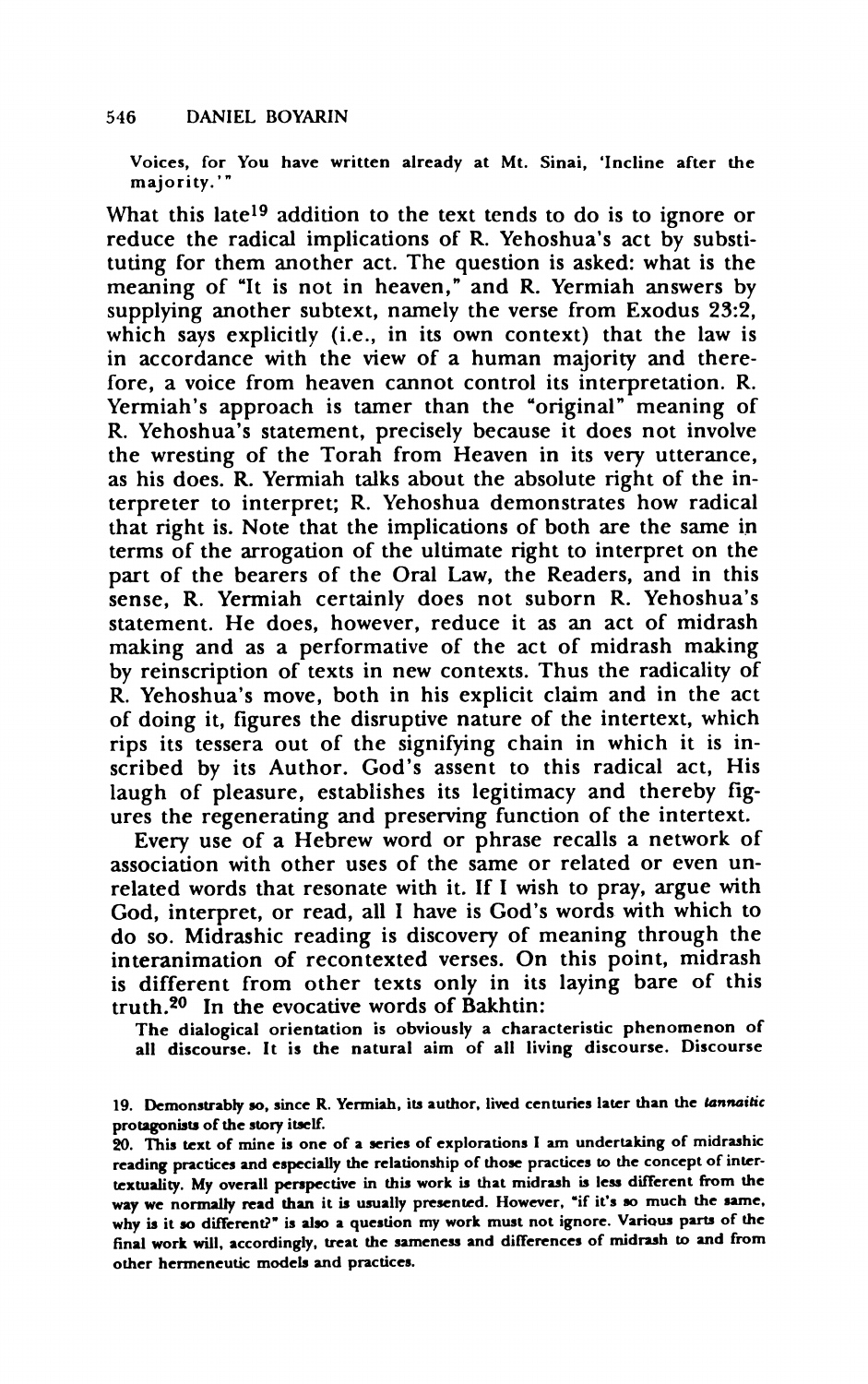**comes upon the discourse of the other on all the roads that lead to its object, and it cannot but enter into intense and lively interaction with it. Only the mythical and totally alone Adam, approaching a virgin and still unspoken world with the very first discourse could really avoid altogether this mutual reorientation with respect to the ... discourse of the other, that occurs on the way to the object (Todorov 1984:62).** 

**This "dialogic orientation" (Bakhtin's original term for what is now called "intertextuality") belongs to semantics, to meaning and thus to interpretation. As an act of interpretation texts may be placed in juxtaposition:** 

**Two verbal works, two utterances, in juxtaposition, enter into a particular kind of semantic relation, which we call dialogical. Dialogical relations are (semantic) relations between all the utterances within verbal communication (Todorov 1984:60-61).** 

**At this point, midrashic reading may be defined as exegesis by radical explicit intertextuality. Midrash is interpretation because it shows how meaning is created in the (nearly) infinite dialogical relations of text to text within the Torah and of the readers' discourse to that of the Other. As opposed to the hermeneutic model, such as Schleiermacher's and its descendants, which pictures the reader as going back into the past and becoming one somehow with it, midrash figures interpretation as digging into the past and appropriating its trea**sures for the present<sup>21</sup> and it achieves this appropriation via **textual recombination and recontexting:** 

**Ben-Azzai was sitting and interpreting (making midrash), and fire was all around him. They went and told Rabbi Aqiba, "Rabbi, Ben-Azzai is sitting and interpreting, and fire is burning all around him." He went to him and said to him, "I heard that you were interpreting, and the fire burning all around you." He said, "Indeed." He said, "Perhaps you were engaged in the inner-rooms of the Chariot [theosophical speculation]." He said, "No. I was sitting and stringing the words of Torah [to each other], and the Torah to the Prophets and the Prophets to the Writings, and the words were as radiant/joyful as when they were given from Sinai, and they were as sweet as at their original giving. Were they not originally given in fire, as it is written, 'And the mountain was burning with fire' [Deut. 4:11]?"22** 

**3** 

**The "recontexting" of midrash takes different forms. Sometimes, verses are collected into sets in which their similarities and differences are the interconnection which releases/creates their meaning. At other times, the newly contexted verses are placed together in a narrative structure. I call** 

**<sup>21.</sup> This formulation owes something to a conversation with Wolfgang Iser.** 

**<sup>22.</sup> Song of Songs Rabba 1:52. I will read this text more extensively in a further chapter of this research.**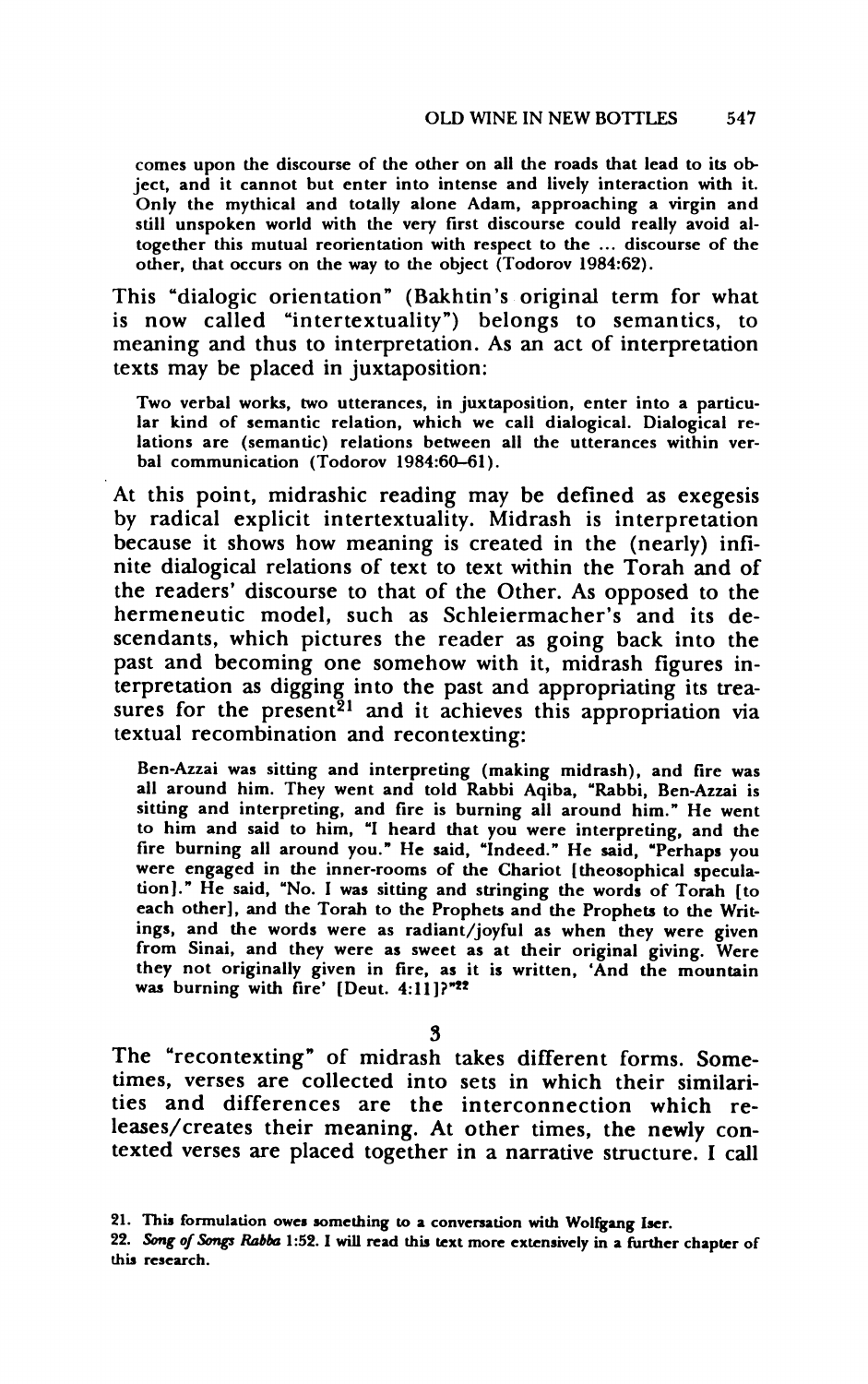**the first type "paradigmatic recontexting" and the second is called, of course, "syntagmatic recontexting."** 

**The most dramatic form of paradigmatic intertextual dialogue is the confrontation of texts, revealing in the process hitherto unrealized possibilities of meaning:** 

**Rabbi Shim'on ben Gamliel says, Come and see how beloved is Israel before Him-Who-Spoke-And-The-World-Was, for as they are beloved, He reversed the Act of Creation. He made the low into the high and the high into the low. Formerly, bread came up from the land, and dew came down from the heaven, as it says, "A land of grain and wine, and His heavens drip dew [Deut. 33:28]." But now, the matters are reversed. Bread began to come down from heaven and dew to go up from the land, as it says, "Behold I rain down to you bread from heaven [Ex. 16:41-and the layer of dew went up [Ex. 16:14].'23** 

**R. Shim'on's move here is to place these "two utterances in juxtaposition" so that they "enter into a particular kind of semantic relation"-dialogue or intertextuality. Meaning is released in this interaction of texts which neither text had on its own, in its own context. What is in Deuteronomy a poetic statement of the richness of the land becomes background for a high drama of cosmic intervention. What in Exodus reads as physical description of the events of the miracle comes to have an axiological significance unfelt in the original context. This miracle was so great it involved nothing less than a total restructuring of the universe. That meaning is already there in verses or rather between them, that is in the potential dialogue between them. It is neither imposed on the verses "from outside" nor does it lie behind them as "intention" but is re**vealed/created in their coming together-in the bringing to**gether performed by the midrashist, R. Shim'on.** 

**What is the function, however, of R. Shim'on's "come and see how beloved is Israel before Him-Who-Spoke-And-The-World-Was?" This is clearly an assertion which is not "literally" there in the verses as they stand in their Biblical contexts. We sense here accordingly the disruptive factors in intertextuality. The stability of the Biblical text is somehow threatened. However, at the same time, this meaning emerges so powerfully from the interaction of this set of recontexted signifiers that it does seem to have always been there. Whether or not we wish to call this a misreading (indeed whether or not this term has any meaning), it is nevertheless so strong a reading that it has power to regenerate at the same** 

**<sup>23.</sup> Mekhilta to Ex. 16:4 and 14. Characteristically, R. Shim'on's very verse is an amalgam of two verses. We have here an excellent example of the 'polygenetic quotation' discussed infra. This is my own translation, as are all the translations from Hebrew in this paper. The texts translated are based on the best manuscript readings and not on standard editions.**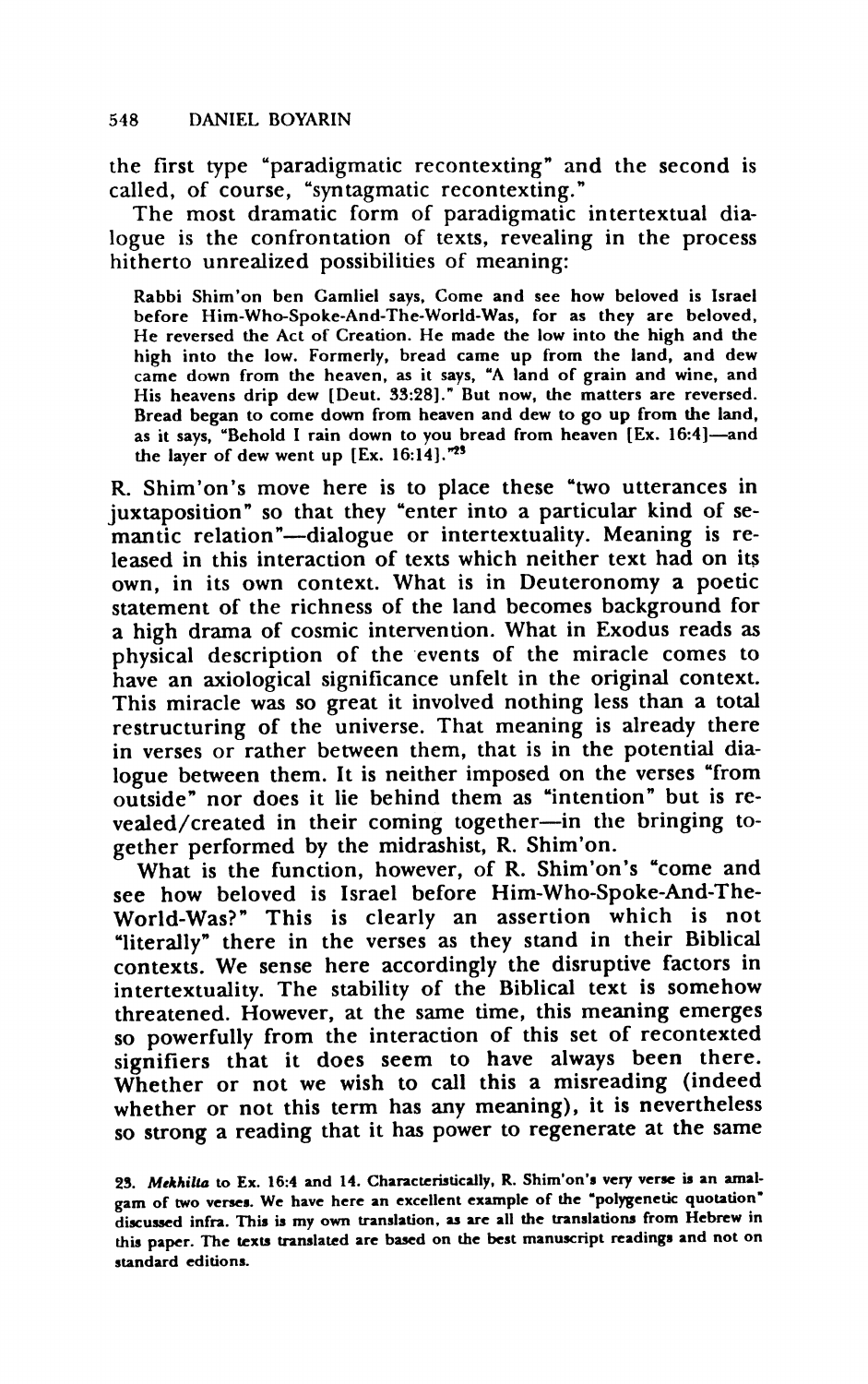**time that it disrupts, which is indeed the claim we are making (in the wake of Rusinko) for intertextuality itself. This invitation to come and see is a rhetorical figure through which the meanings of the verses may be read in association. If you**  will, it is a kind of generic pattern which enabled the **midrashist, R. Shim'on, to cause the verses to speak with each other and a kind of axiological code, by which we can read the juxtaposition. W.S. Towner has characterized this midrashic method as a "device for 'setting up' the scripture so that it can be seen and heard" (1973:99).24** 

**An even more striking type of disruption and regeneration as a way of reading are the examples of syntagmatic recontexting, those in which narratives are constructed around a verse or concatenation of verses, as a new context for them. One such case in the Mekhilta is particularly significant because it openly announces its strategy:** 

**And the angel of God, going before the Camp of Israel, moved and went behind them. And the Pillar of Cloud moved from before them and went**  behind them [Ex. 14:19]. R. Yehuda said: This is a Scripture enriched from many places. He made of it a *mashal*;<sup>25</sup> to what is the matter simi**lar? To a king who was going on the way, and his son went before him. Brigands came to kidnap him from in front. He took him from in front and placed him behind him. A wolf came behind him. He took him from behind and placed him in front. Brigands in front and the wolf in back he (He) took him and placed him in his (His) arms, for it says, "I taught Ephraim to walk, taking them on My arms [Hosea 11:31."** 

**The son began to suffer; he (He) took him on his shoulders, for it is said, "in the desert which you saw, where the Lord, Your God carried you [Deut. 1:31]." The son began to suffer from the sun; he (He) spread on him His cloak, for it is said, "He has spread a cloud as a curtain [Ps. 105:391." He became hungry; he (He) fed him, for it is said, "Behold I send bread, like rain, from the sky [Ex. 16:4]." He became thirsty, he (He) gave him drink for it is said, "He brought streams out of the rock [Ps. 78:16]."26** 

**This text is exceedingly important to us because it is one of the few places27 where we find an explicit comment by the rabbis on their hermeneutic method. R. Yehuda says that the way to interpret our verse is to consider it in the light of many other verses. This is a reflex of the general rabbinic principle that the "words of Torah are poor in their own context [lit. in their place] and rich in another context [Palestinian Talmud, Rosh** 

**<sup>24.</sup> W.S. Towner (99). Note that Towner clearly sees that these juxtaposing figures are interpretive.** 

**<sup>25.</sup> Usually translated 'parable' but see discussion below.** 

**<sup>26.</sup> Also drawn from my new translation of the Mekhilta, this text has been completely corrupted in current editions, both vulgate and critical, and may only be restored by recourse to the oldest manuscripts.** 

**<sup>27.</sup> For another, see below.**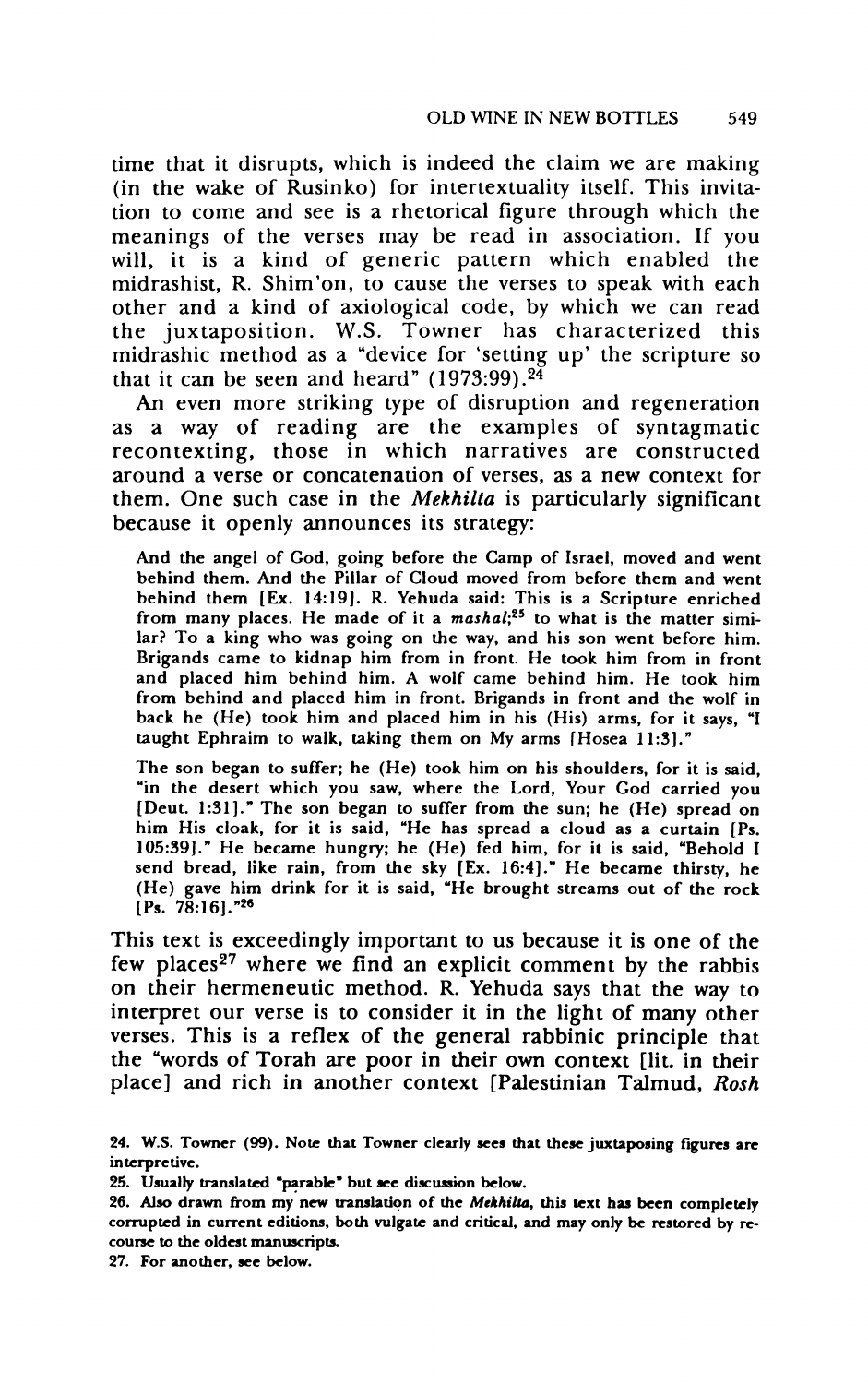**Hashana, 3:5=58d]." Far from being limited to being interpreted in its context, the verse is considered as impoverished in meaning when only read there.** 

**R. Yehuda's stated purpose is to provide commentary for the verse "And the angel of God, etc." The reading is accomplished by bringing together other texts which relate to the same subject, the behavior of God toward Israel in the wilderness. These texts, which form a semantic field or paradigm, are reinscribed in a new narrative, in a new syntagmatic strcture, by the midrashist. This move is emblematic of the whole midrashic program, in which the verses (sentences) of the Bible are approached as elements in a semiotic system. This is a difficult and (I am sure) controversial point, so I would like to spend some time getting at it.** 

**Ricoeur (68-70), following Benveniste, holds that the sentence does not belong to semiotics but to semantics, that is, that the sentence is a non-iterable moment of discourse. I am suggesting that the concept of intertextuality, as theorized by Kristeva and realized in midrash, shows how the sentence belongs both to semiotics as well as to semantics. That is, once we conceive of the text or, as in midrash, openly compose the text as a mosaic of quotations, those very quotations function in the way linguistics conceives of the word as sign as functioning in building sentences.28 Or in slightly different language, the Written Torah is conceived of on the paradigmatic plane, the Oral Torah [midrash] on the syntagmatic. Compare the following statement of an important Soviet theoretician: "In Lotman's terms, this approach to the semantics of a text can be expressed as various syntagmatic realizations of a single paradigmatic unit; the context forms the paradigmatic plane and individual poetic expressions represent syntagma."29 A similar point has been made by Hasan-Rokem with regard to the use of the proverb in narrative, however, expressly excluding quotation from its purview:** 

**29. Rusinko (219, n. 3). Context is used by Rusinko/Lotman in the broad sense in which it is used in Russian literary theory, namely as the entire corpus of an author's works (at the very least). "Context" is accordingly equivalent, or nearly so, to Canon for midrash. Lest there be any confusion, these categories are not mutually exclusive. That is, a text can be both a syntagmatic performance of language and be about the paradigmatic plane of that language (or another). One need only think of a grammar book to realize this truth. Are the paradigms in such a book an example of selection or combination? Obviously both. Therefore, I can speak of the Written Torah as paradigmatic, the Oral Torah as syntagmatic and still have 'paradigmatic' as a sub-category of midrash.** 

**<sup>28.</sup> See also Hrushovski (11), who suggests that there is another unit of discourse, the "frame of refernce," or world the text projects. Working on that basis, Prof. Hrushovski suggests to me that we could say that the midrash, using the sentences of the Bible as signs, creates discourses with them which are defined by having new frames of reference. This is a more powerful formulaton than merely referring to context.**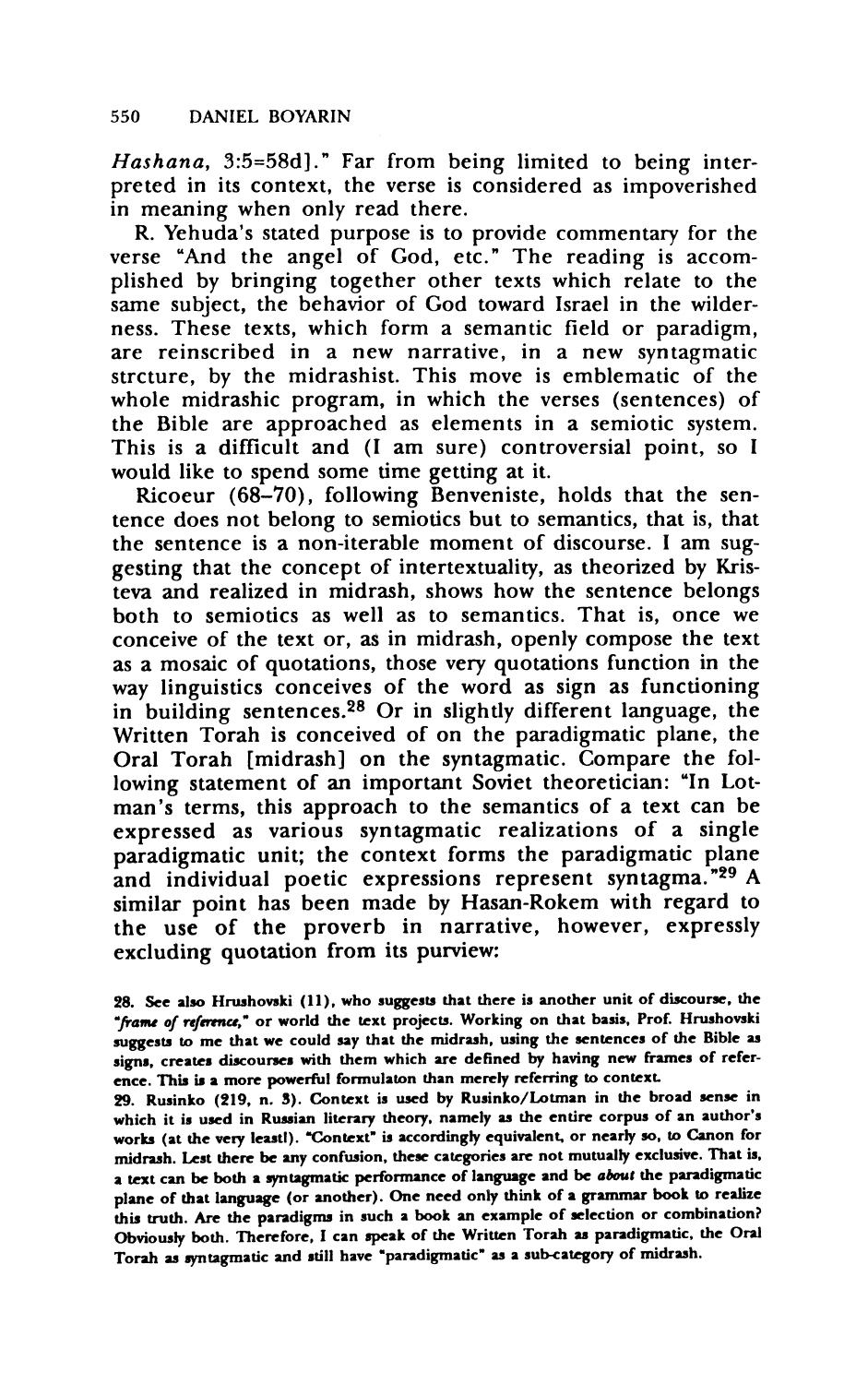**It seems that the main difference between the quotation and the proverb consists of the difference in the systems to which the speaker relates when he interjects the text into the new context. All of the proverbs of one ethnic group comprise the proverb repertoire of that group. Each single proverb exists in the Saussurian langue aspect, that is, as a paradigmatic unit with the potential of being applied in parole, of being put to actual use. In quoting, on the other hand, the speaker refers to an already existing specific parole, which he applies to a new, intertextual parole. It is not possible to speak of a repertoire of quotations, since any text, poetic or non-poetic, regardless of formal, contentual or structural characteristics, may become a quotation (56).** 

**However, this last statement is obviously not true of midrash, in which it is indeed possible to speak of a repertoire of quotations. The Biblical text, therefore, takes on a langue aspect, as well as being, of course, a parole. This point of view is only strengthened when we remember that the combination of verses into new discourse of midrash, at any rate, follows certain set patterns, of which the mashal is only one example, thus providing an elegant analogy for syntax at a level higher than the sentence and allowing sentences indeed to be conceived of as signs, which can be integrated at a higher level (pace Benveniste's definitions).30** 

**The full meaning of a sign (never realizable, of course) is the exposure of all of the paradigmatic and syntagmatic relations into which it can enter. Just as the words of any language can be placed into new syntagmatic relations, so can the verses of the Bible. Accordingly, the re-citing of the sentences of the Bible in ever new paradigms and syntagms is interpre- tation. Let us come a bit closer to the hermeneutic structure of this text of R. Yehuda's. Specifically the question is: what is the role of "He made of it a mashal" and how does it relate to "This is a Scripture enriched from many places?" What is the nexus of these two forms here? Let us begin by questioning "mashal" itself. The term translates as "likeness" in English, a translation expanded as well by the phrase "to what is the matter similar?" in the introduction formula to the midrashic mashal. This fact and the apparent similarities between these midrashic texts and parables of the Gospel have led to the translation "parable" for these as well.31 In fact, the structure of signification in the Gospel parables is very much at issue**  among Gospel scholars-an issue far beyond the scope of this **essay-but by all accounts it is a narrative placed beside a** 

**<sup>30.</sup> This conception of the text as being both a parole in its own right and a langue with respect to future texts, may provide for the possibility of a rapprochement between structural linguistics and Bakhtinian "translinguistics' (cf. Todorov: 25 ff.). A great deal of further thought is indicated on this complex matter.** 

**<sup>31.</sup> For an excellent description of the rabbinic exegetical mashal, see David Stern, 'Rhetoric" (1981).**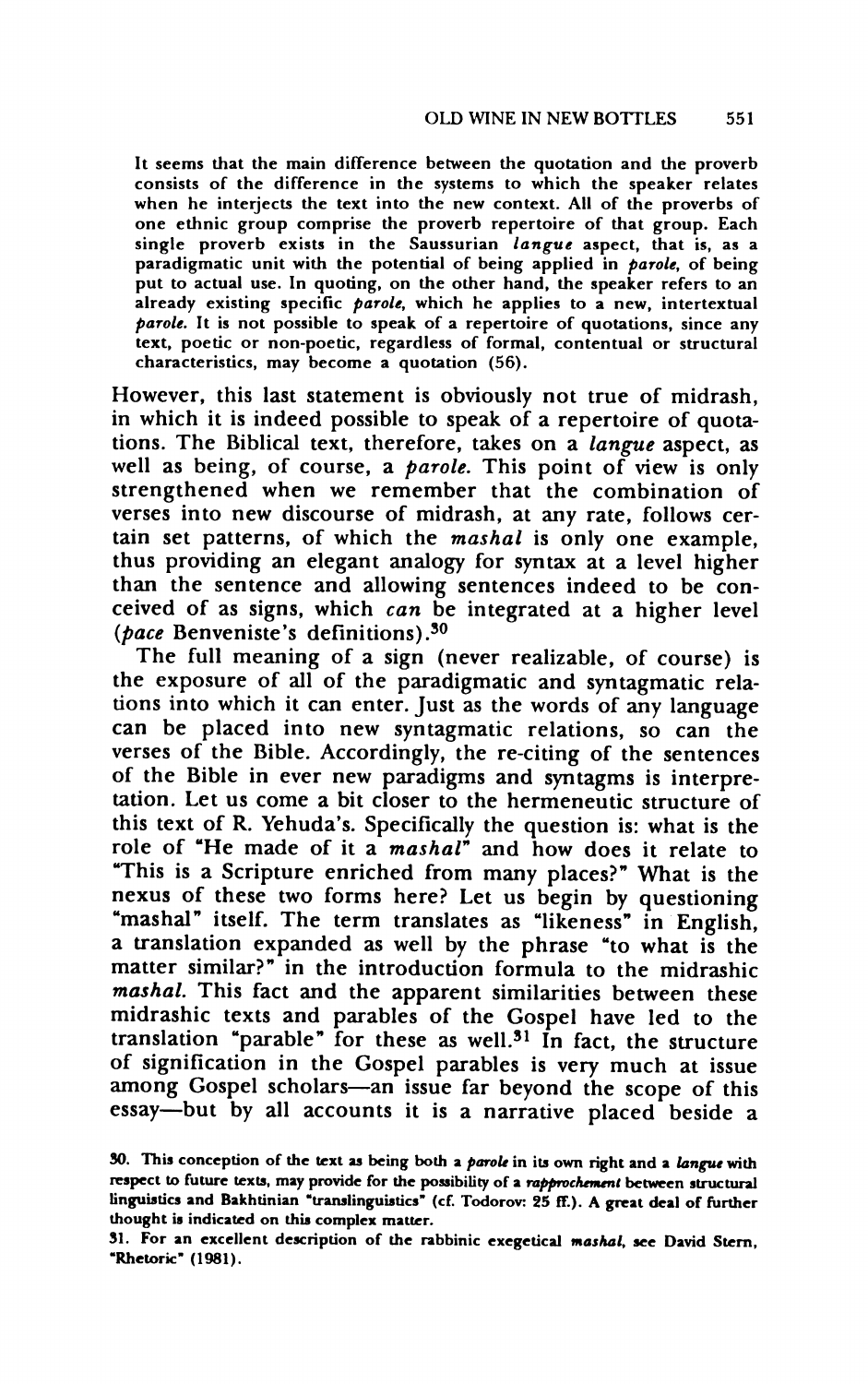**concrete situation, alluding to it and causing us to draw some conclusions (usually moral) from it.** 

**That is not what is happening here. The parable does not stand beside the concrete situation but creates it or allows it to be created. The story itself did not exist before the parable; it is enfolded in the parable. A similar structure of figuration has been exposed by Louis Marin in a parable of Pascal's:** 

**The function of the parabolic narrative therefore appears through an ambiguity which gives it great practical efficacy: the parable designates in its fiction a real narrative (situation, position) that it assimilated to itself in the process of showing that this narrative is the revealing figure of one term of the code by which the parable was encoded into a fictive narrative (1979:246).** 

**This ambiguity is greatly heightened in our text of R. Yehuda, for the two narratives are physically assimilated to each other. Ostensibly R. Yehuda begins by telling a fictive narrative of a king and a king's son, which we would expect to be placed beside a real narrative of God and the people but, as soon as he begins, it becomes clear that only one story is being told at all, for God is the king and Israel is the son. This ambiguity is embodied in such sentences as: 'He [the son] became hungry, He [Who, the King of God?] fed him, as it says, 'Behold I [God] will rain bread down.'!"** 

The *mashal* is thus reduced to a narrative pattern,<sup>32</sup> a syntac**tic structure, meaningful only when the elements of the real story are present and which in turn endows them with meaning. In short and perhaps more clearly, what I am suggesting is that mashal in this usage common in midrash is a figure within which verses can be read together as a story, encoded into a narrative but the meaning is not revealed in the translation of the story to a secondary level of meaning but rather in the interaction of the verses within the narrative structure. A parable is a narrative which stands beside; a mashal is a narrative pattern which enables the recontexting of verses. There is, therefore, no ultimate difference between this text of R. Yehuda's and the previous one of R. Shim'on's. Both employ set structures to frame the reading-together of verses. Both understand the verse through their interaction within the frame and both are completely new readings yet also already there in the Text. Both illustrate the disruption and regeneration given to intertextuality.** 

**The examples I have presented here are just two forms among many of the available ones for midrashic intertextual reading.**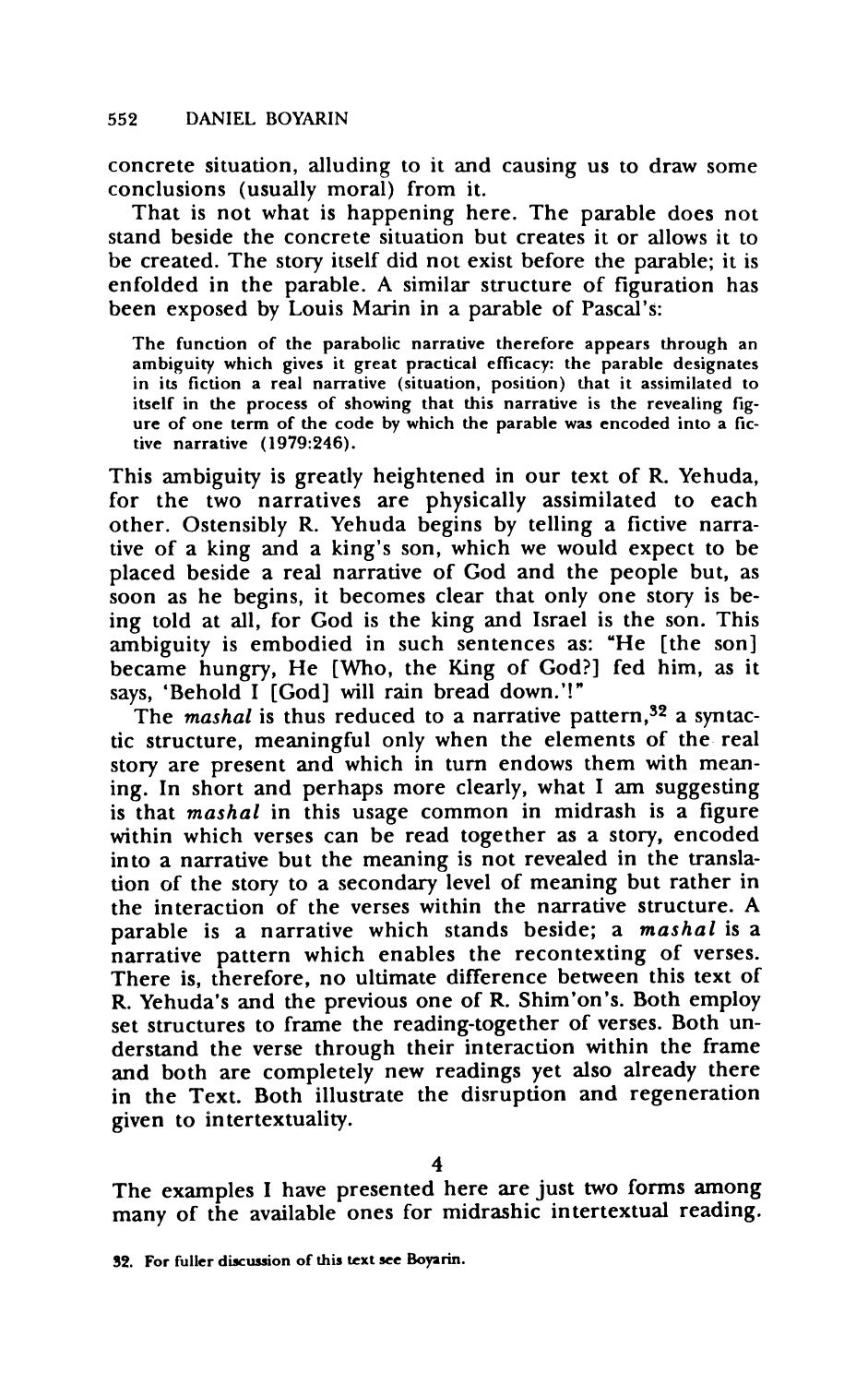**I would like to suggest (without any possibility of proving it) that the defining feature of midrash is precisely this allpervasive and open intertextuality. Many of the formal characteristics of midrashic use of verses can be shown to be shared by those other types of literature which depend heavily on open quotation for their construction:** 

**He [Timencik] enumerates the various dialogic relationships that pertain between quotation and source-text and between quotation and quoting text .... Even "direct" quotations are complex in Axmatova: a fragment from an "alien text" can be quoted for its metonymic relationship to another part of the source-text, or a quotation can be distributed among several of Axmatova's texts, leaving the reader to put the pieces together to reconstruct the source-text; moreover, a quotation can be "polygenetic," that is, it can have more than one source; and finally quotations from various authors can be combined in a single text, presenting a 'dialogue" of subtextual voices.33** 

**It is no exaggeration to say that every single one of these features can be found in the structures of quotation of midrashic intertextuality. We have seen several of these types in our midrashic texts. The last two categories, of the polygenetic quotation34 and the combination of quotations from different authors [books of the Bible] to present a "dialogue of subtextual voices" have certainly been illustrated above, both of them together in R. Shim'on's text and the latter in R. Yehuda's. A final midrashic example will illustrate all these points. The text is, once more, drawn from the Mekhilta:** 

**And they went out into the Desert of Shur. This is the Desert of Kub. They have told of the Desert of Kub that it is eight hundred by eight hundred parasangs-all of it full of snakes and scorpions, as it is said,**  "Who has led us in the great and terrible desert-snake, venomous ser**pent and scorpion [Deut. 8:15]." And it says, "Burden of the beasts of the Dry-South, of the land of trial and tribulation, lioness and lion, ... efeh [Is. 30:6]." Ef'eh is the viper. They have told that the viper sees the shadow of a bird flying in the air; he immediately conjoins, and it falls down limb by limb. Even so, they did not say, "Where is the Lord Who has brought us up from Egypt, Who has led us in the land of Drought and**  Pits, land of Desolation and the Death-Shadow [Jer. 2:6]." What is **Death-Shadow? A place of shadow that death is therewith.** 

**33. Rusinko (222). Cf. also the following description of a text from a completely different literary tradition, "In the opening words of the matins responsory for the first Sunday in Advent, for example, the precentor assumes the voice of Isaiah (see Is. 33:17): 'Gazing from afar, behold, I see the power of God coming and a cloud covering the whole earth.**  of Israel.' The choir repeats a portion of this opening, and then there follows a kind of **incremental repetition and progression of key ideas and texts associated with Advent (and pulled together from widely separated books of the Bible) which almost becomes a dialogue between precentor and choir ..." [Fowler 15, emphasis mine]. In a forthcoming study, I will have much more to say about the structural similarities between midrash and some Middle English texts.** 

**34. Seen. 23.**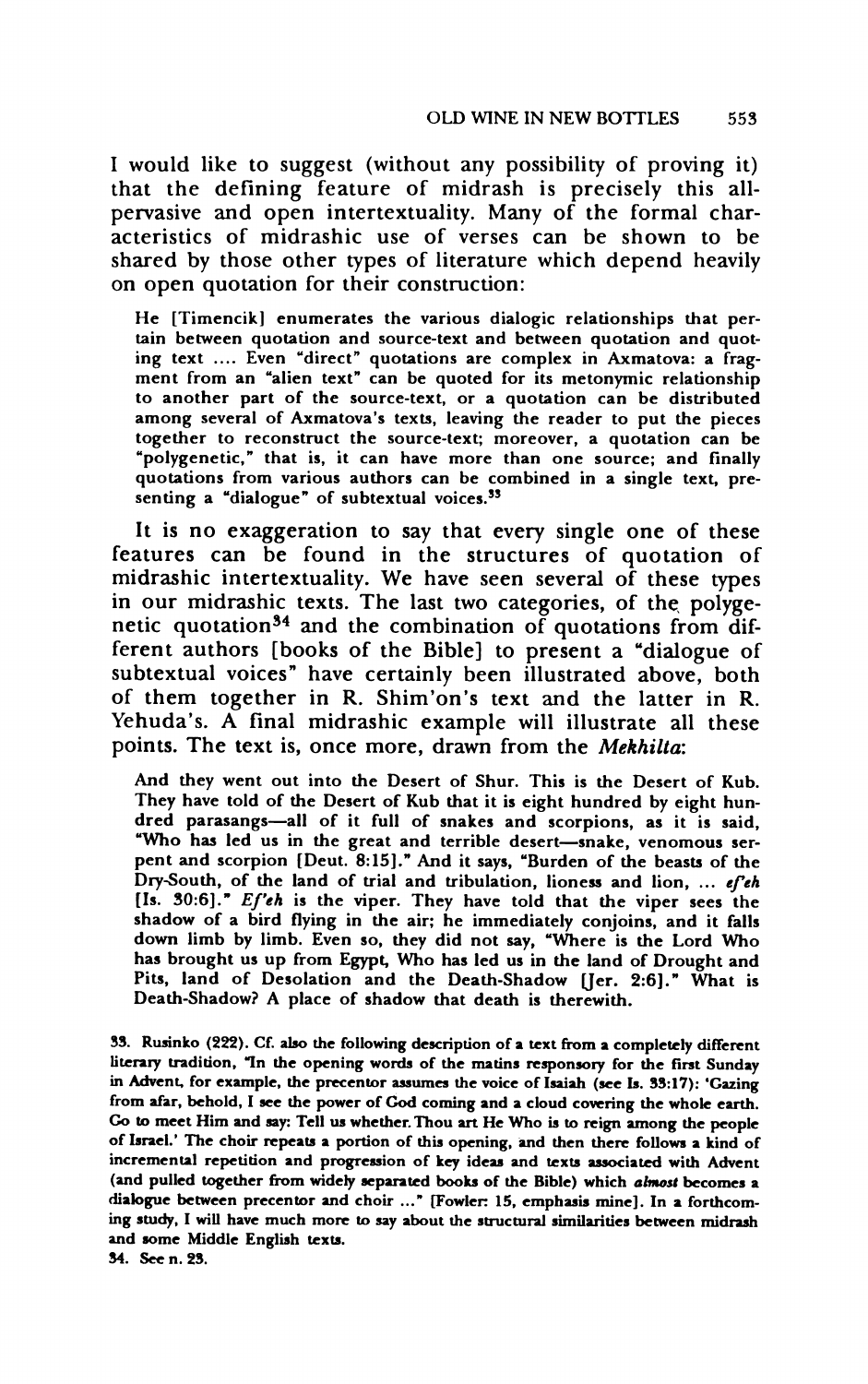**We have here a brilliant piece of rhetoric, combining Scriptural and folkloristic materials to increase the strength of the point that Israel was blindly faithful to God in this time. The passage begins by identifying the wilderness mentioned only here with a well-known Desert, so well known, in fact, that there is a folk tradition of its immense size. Not only is it immense, it is also terrible, completely filled with venomous snakes and scorpions. Moreover, in the verse from Isaiah, we**  are told that one of the reptiles is called *ef'eh*, identified as the **viper Another folk tradition is cited indicating how terrible this viper is indeed and, even so, the Israelites did not doubt; they did not say, "Where is God" but followed Moses faithfully. This is the general meaning of this passage in my view.** 

**Let us look now at the very complex structure of citation in this text, for indeed it is made up entirely of quotations. First,**  let us note the two quotations of folk traditions, explicitl **marked as such by the rubric, "They [i.e., the people] have told." The folklore is quoted: "They have told" and is accordingly part of the intertextual structure of the text.35 The snakes and scorpions, however, are not folklore; they are explicitly signified in the verses from Deut. and Is. but the terrible nature, the fearfulness of the viper is greatly enhanced by the quoted legend of what happens to birds by the snake's conjoning with their shadows.36 We have here, accordingly, another composite text whose mosaic structure is indicated openly on its surface.** 

**It is the use of the verse from Jeremiah, however, that most powerfully manifests the paradoxical nature of intertextuality in the midrash, for it is used here in a sense almost opposite to that of its original context. In the Prophets, it is "what fault did your ancestors find in Me that they have grown far from Me, and they follow nonsense; and did not say, 'where is God who took us up ...,'" i.e., "they did not say" means there that they should have said it; they should have sought God. However, in the midrash, "They did not say" is to their credit, i.e., they trusted and didn't say where is God Who took us up, now that** 

**36. It is important to note that both the text and its interpretation are somewhat obscure. Some have understood that the snake falls apart from fear of the birdl (The Hebrew allows both readings.) However, it is the horror of the snake which the text wishes to convey and that reading renders it incoherent Moreover, in Stith Thompson's Motif Index, we read of birds that die when their shadows are stepped on (D 2072.0.4), to which type I believe our tale belongs. B 765.14.1 'serpent reduces man to a heap of ashes by its gaze" also seems tangentially relevant** 

**<sup>35.</sup> This is a very different position from those interpretations of midrash which see it as belonging to folk literature. For another case in which folk traditions are cited and**  made part of the intertextual structure of the Mekhilta, cf. Lauterbach's edition (176 ff.).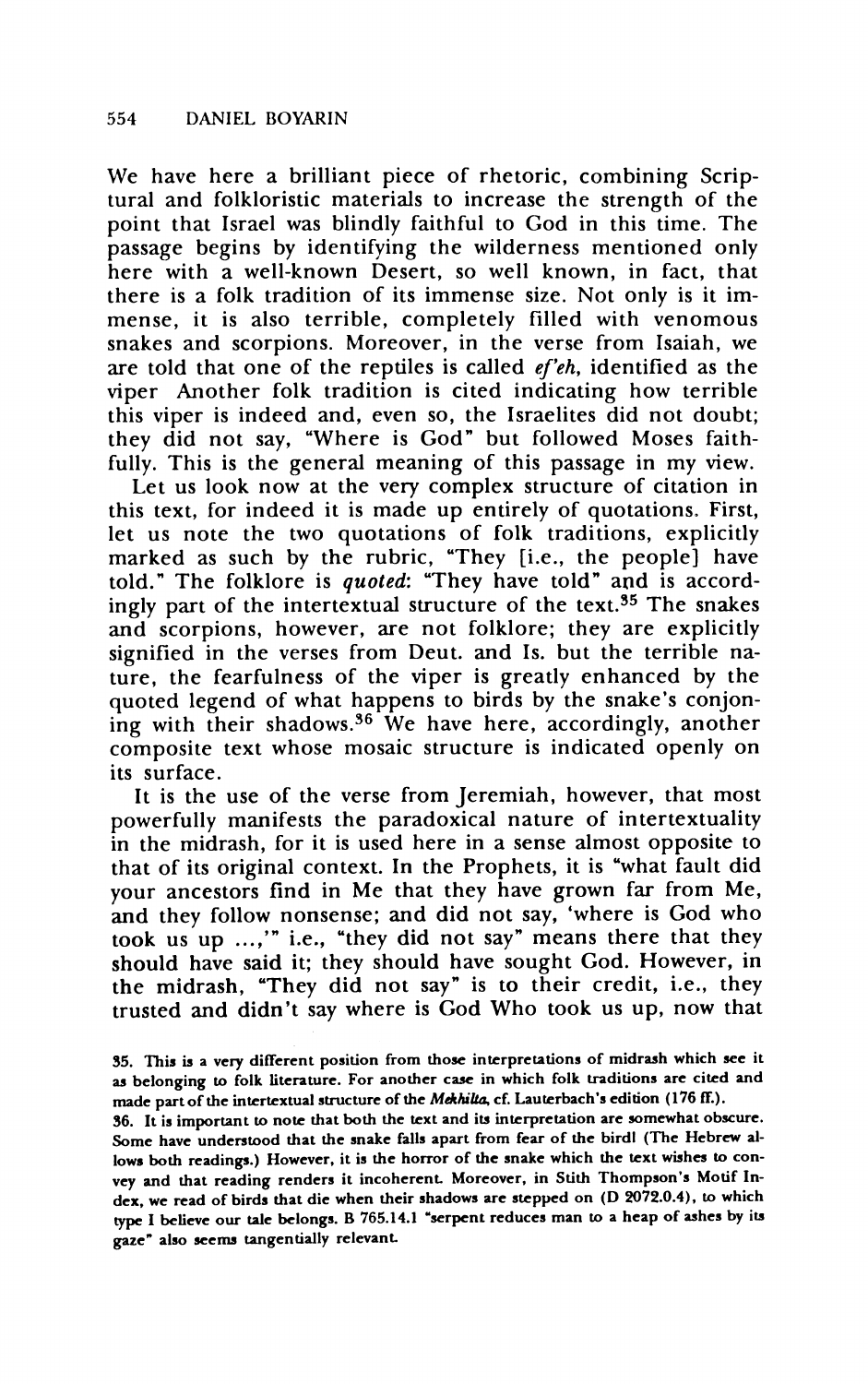**we need Him? This placing of a verse in a new context with a different meaning is quintessentially midrash but, it should be noted, this reading of the verse is consistent with Jeremiah's own theology of the desert period. It is, after all, that prophet who says "I have remembered for you the faithfulness of your youth, your going after me in the desert [2:2]." In short, what, in the context of Jeremiah is an attack on his generation, is made in the midrash an approbation of the generation of the Wilderness, a sentiment with which the prophet would be in complete sympathy. Only the rhetoric is new, not the ideology.** 

**It seems to me that it is not too much to suggest that the rabbis, faced with the disruption of their times, the destruction of the Temple and Jewish autonomy in Palestine and with the necessity for appropriation of Scripture for their times, found in the creation of a radically intertextual literature the ideal generative and reconstructive tool, which preserved the privileged position of the Biblical text by releasing it from its position of immobilized totality. The paradoxes of quotation, implicated in the general "dialectic of cultural processes," were utilized by the rabbis as a way of avoiding the seeming necessity of "choosing between innovation and the duplication of canonized exemplars" (Morawski 1970:691). The midrash realizes its goal via a hermeneutic of recombining pieces of the canonized exemplar into a new discourse. We thus see how its intertextuality served both the revolutionary and conservative needs of the midrash and its authors, preserving the old wine by pouring it into new bottles.** 

## **REFERENCES**

- Ben-Porat, Ziva, 1985. "Intertextuality," Hasifrut 2:34, 170-178 (English abstract, p. vi).
- **Boyarin, Daniel, 1985. 'Narrative and Exegesis: The Case of the Nimshal," Prooftexts 5:3, 269-280.**
- **Chandler, James K., 1982. 'Romantic Allusiveness," Critical Inquiry 8, 461-487.**
- **Cottom, Daniel, 1985. 'The Enchantment of Interpretation," Critical Inquiry 11, 573-594.** 
	- **Culler, Jonathan, 1981. The Pursuit of Signs (Ithaca: Cornell UP).**
	- **Derrida, Jacques, 1982. 'Signature, Event, Context," Margins of Philosophy. Alan Bass, trans. (Chicago: University of Chicago Press).**
	- Fowler, David C., 1984. The Bible in Middle English Literature (Seattle: University of Wash**ington Press).**
	- **Crosselin, Claudia Hoffer, 1978. "Voices of the Past in Claude Simon's La Bataille de**  Pharsale," Intertextuality: New Perspectives in Criticism = New York Literary Forum, 23-33.
	- Handelman, Susan, 1982. The Slayers of Moses: The Emergence of Rabbinic Interpretation in Mod**en Literary Theory (Albany, N.Y.: SUNY Press).**
	- **Ilasan-Rokem, Galit, 1982. Proverbs in Israeli Folk Narratives: A Structural Semantic Analysis (Helsinki: Academia Scientiarum Fennica).**

**I leinemann, Y., 1970. The Ways of the Aggada [Hebrew (Jerusalem: Magnes).** 

**lrushovski, Benjamin, 1984. "Poetic Metaphor and Frames of Reference," Poetics Today 5,5-43.**